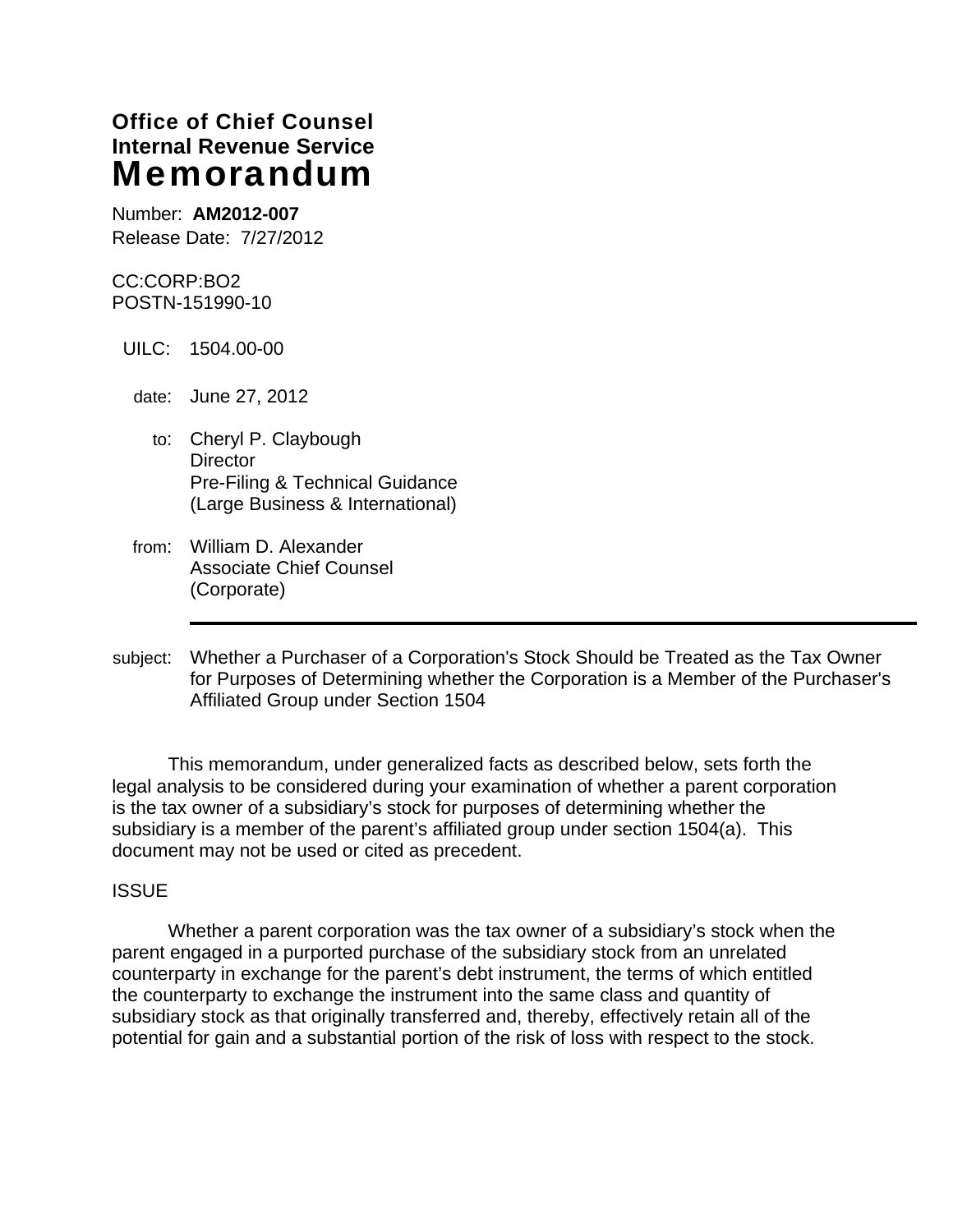#### **CONCLUSION**

 The parent corporation was not the tax owner of the subsidiary's stock. Thus, the subsidiary was not a member of the parent corporation's affiliated group and may not join in the parent group's consolidated return.

#### FACTS

 Parent is the parent of an affiliated group of corporations that files a consolidated federal income tax return. Company has a single class of common stock outstanding that is publicly traded on an exchange. Company has an established history of paying quarterly dividends on its common stock.

 Prior to the transaction described below, Parent directly owned a majority of the vote and value of Company's common stock, and Counterparty, a party unrelated to Parent or Company, directly owned a minority of the vote and value of Company's common stock. The remaining Company common stock was widely held by unrelated investors.

 Parent entered into a stock purchase agreement with Counterparty (the "Purchase Agreement") under which Counterparty agreed to convey all of its shares of Company stock (the "Exchange Shares") to Parent solely in exchange for a debt instrument (the "Instrument") issued by Parent. Subsequently, on the Acquisition Date, Parent and Counterparty consummated the exchange.

The principal amount of the Instrument equaled the exchange traded price of Company common stock on the Acquisition Date (the "Exchange Price") multiplied by the number of Exchange Shares conveyed by Counterparty to Parent pursuant to the Purchase Agreement. The term of the Instrument was greater than six years and the effective yield was less than one third of the comparable yield at which Parent would have issued a fixed rate debt instrument with terms and conditions similar to those of the Instrument but without the right to exchange the Instrument for Company shares as described below.

 Under the terms of the Instrument, Counterparty had an unconditional right to exchange the Instrument for the Exchange Shares over a multiple-day period ending before the second anniversary of the Acquisition Date (the "Exchange Period"). The Instrument was exchangeable into the same number of shares of Company stock as that originally transferred, regardless of the exchange traded price of Company stock at any time during the Exchange Period.

 In addition to exercising its right during the Exchange Period, Counterparty had the right to exchange the Instrument at any time prior to the Exchange Period if: (i) Company declared a non-cash or non-stock dividend; or (ii) Company declared cash dividends in excess of thresholds set slightly above historic norms (collectively, the "Exchange Events"). If Counterparty did not exercise its exchange right, the Instrument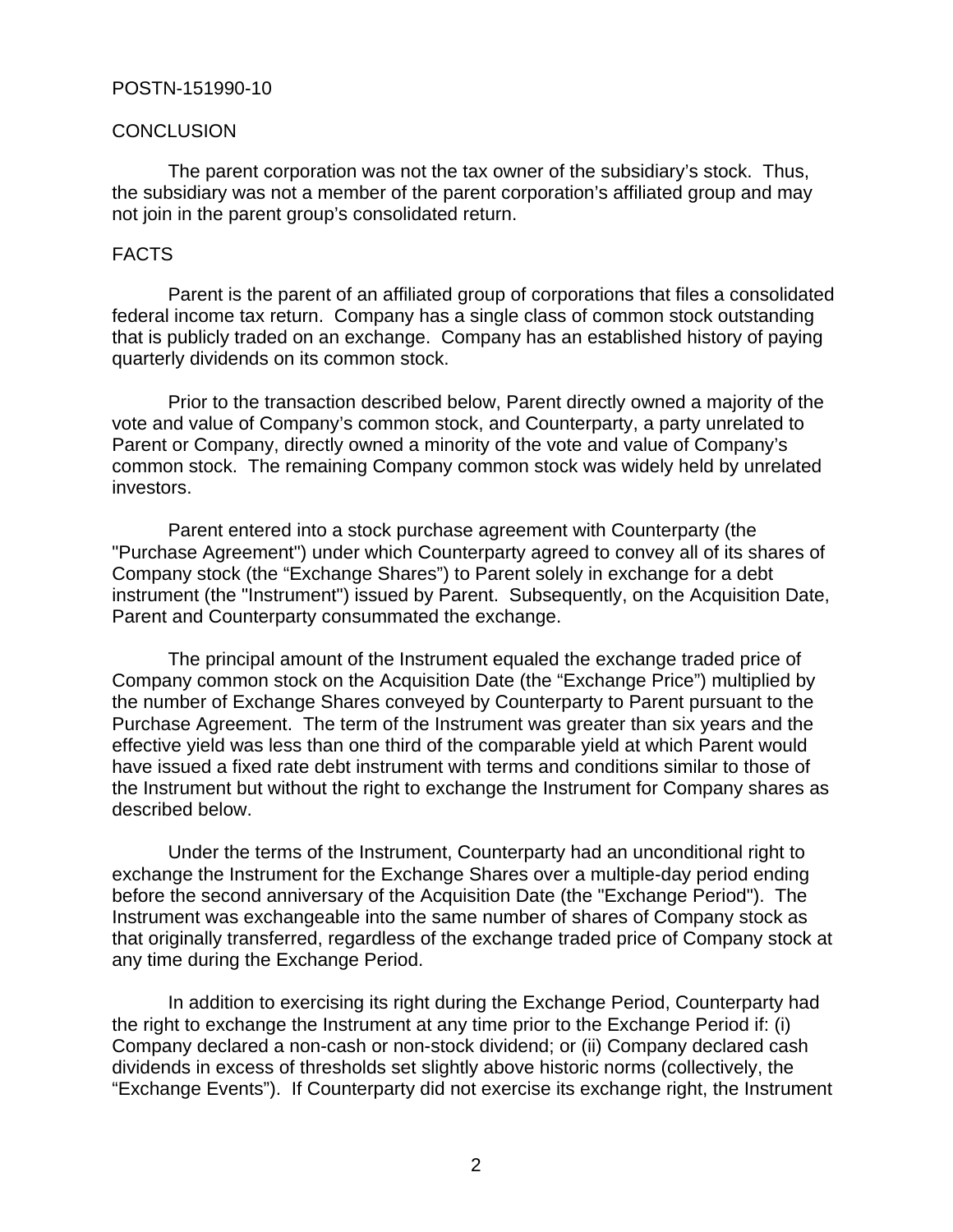matured at the expiration of its term for its principal amount plus any accrued but unpaid interest. Parent had no right to call the Instrument.

 In connection with the Purchase Agreement, Parent and Counterparty also entered into a pledge agreement (the "Pledge Agreement"), under which Parent pledged the Exchange Shares to Counterparty as collateral for the Instrument. Legal title to the Exchange Shares was transferred to an entity related to Counterparty ("Agent") as of the Acquisition Date. In general, under the Pledge Agreement, neither Parent nor Counterparty could sell, assign, or otherwise dispose of the Exchange Shares; nor could either party lend, grant any option, create any lien with respect to the Exchange Shares, or enter any agreement to effectuate the same, except in the event of default. However, Parent could substitute other identical shares of Company stock for the Exchange Shares by delivering them to the Agent.

 The Pledge Agreement obligated Parent to deliver possession of the Exchange Shares to Agent, and upon an event of default, Counterparty had the right to have the Exchange Shares transferred into its name or into the name of its assignee. Unless there was an event of default, Parent had the right to vote and give consent with respect to the Exchange Shares. In addition, Parent had the right to receive cash dividends paid on the Exchange Shares.<sup>[1](#page-2-0)</sup> Counterparty had the right to receive and retain as collateral all non-cash dividends, and any such dividends received by Parent were to be held for the benefit of Counterparty and, upon demand, delivered to Counterparty as collateral.

The Pledge Agreement terminated under varying circumstances, one of which was Counterparty's failure to elect to exercise its exchange right. Upon termination, Parent had the right to any remaining collateral.

### LAW AND ANALYSIS

 The term "sale" is defined generally as a transfer of property for money or a promise to pay money. Commissioner v. Brown, 380 U.S. 563, 571 (1965); Torres v. Commissioner, 88 T.C. 702, 720 (1987); Grodt & McKay Realty, Inc. v. Commissioner, 77 T.C. 1221, 1237 (1981). In form, under the Purchase Agreement, Counterparty sold its Company common stock to Parent on the Acquisition Date. However, for federal income tax purposes, the substance of a transaction, rather than its form, controls. Frank Lyon Co. v. United States, 435 U.S. 561, 572-73 (1978). Therefore, it must be determined whether Parent, as the purported purchaser of the Company stock pursuant to the Purchase Agreement, possessed meaningful benefits and burdens associated with stock ownership, or whether Counterparty retained these benefits and burdens so that ownership of the Company stock never passed to Parent. See Corliss v. Bowers, 281 U.S. 376, 378 (1930). This is a question of fact that is determined from the

<span id="page-2-0"></span> 1 Note that Parent's entitlement to *all cash dividends* paid by Company was effectively limited by Counterparty's ability to accelerate the timing of its exchange right when Company declared quarterly dividends in excess of a certain amount per share.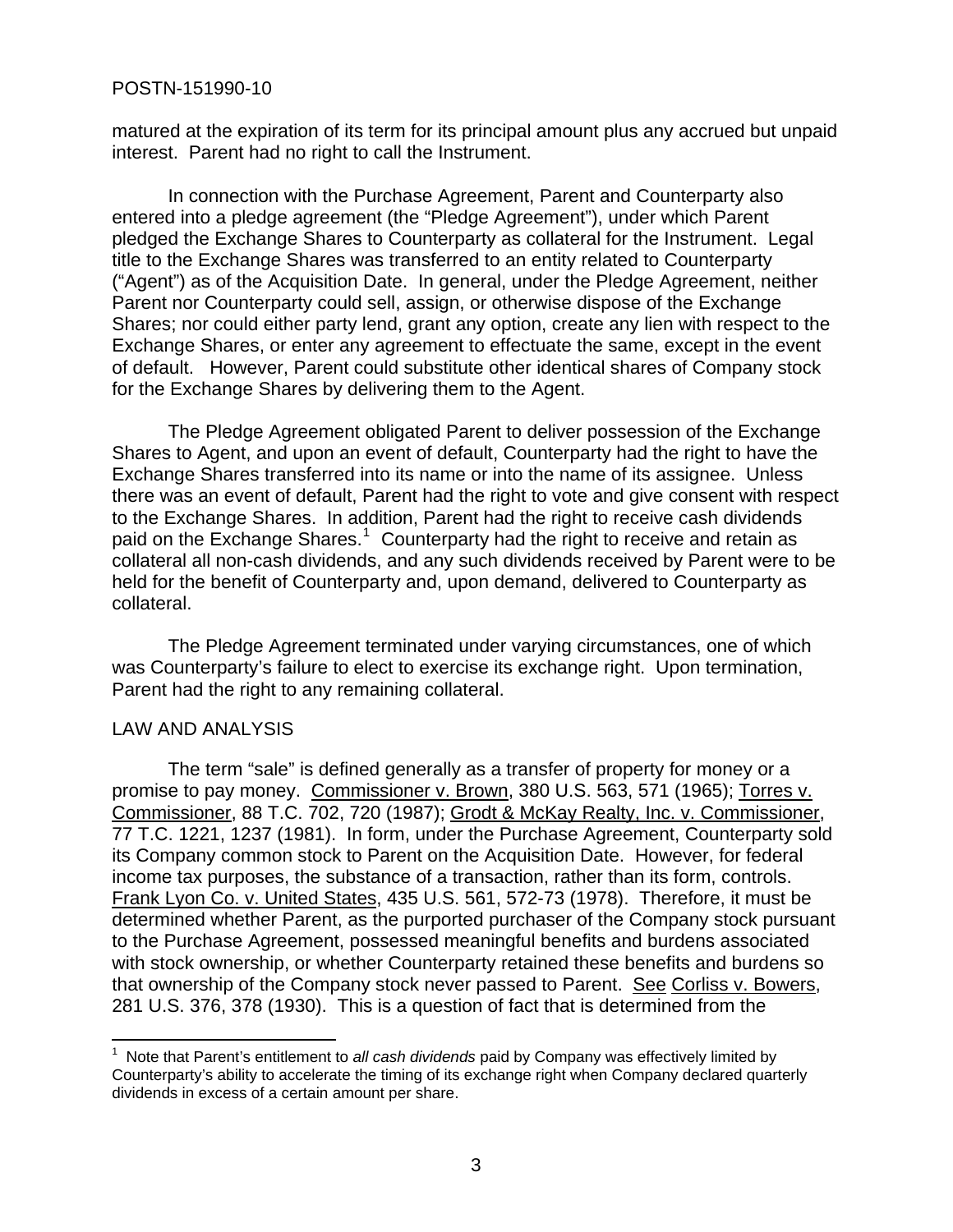intention of the parties as established by the written agreements read in light of the attending facts and circumstances. Calloway v. Commissioner, 135 T.C. 26, 33 (2010); Grodt & McKay, 77 T.C. at 1237. Thus, when considering whether a sale between Counterparty and Parent has taken place, the analysis of the transaction extends not only to the Purchase Agreement, but to all agreements relating to the transaction, including the Pledge Agreement, the Instrument, and the Note Purchase Confirmation.

 The determination of tax ownership is a pragmatic inquiry based upon substance and realities. See Commissioner v. Segall,  $114$  F.2d 706, 709 ( $6<sup>th</sup>$  Cir. 1940). In general, a party to a sales transaction acquires tax ownership of property when the party, although not necessarily the holder of legal title, bears and enjoys the predominant benefits, burdens, and risks of owning the property. See Grodt & McKay, 77 T.C. at 1237-38. When evaluating whether the benefits and burdens of ownership have passed, courts have considered a variety of factors. No one factor is necessarily determinative, and the weight of each factor depends upon the surrounding facts and circumstances. H.J. Heinz Co. v. United States, 76 Fed. Cl. 570, 582 (2007). Thus, the nature of the transaction and the type of property involved may affect the relative importance afforded to a particular factor. See Torres, 88 T.C. at 721.

Grodt & McKay Realty, Inc. v. Commissioner, 77 T.C. 1221 (1981), is a seminal case on the factors relevant to the determination of whether a transfer of the benefits and burdens of ownership has occurred. As the Tax Court stated in that case, "[s]ome of the factors that have been considered by courts in making this determination are: (1) Whether legal title passes; (2) how the parties treat the transaction; (3) whether an equity was acquired in the property; (4) whether the contract creates a present obligation on the seller to execute and deliver a deed and a present obligation on the purchaser to make payments; (5) whether the right of possession is vested in the purchaser; (6) which party pays the property taxes; (7) which party bears the risk of loss or damages to the property; and (8) which party receives the profits from the operation and sale of the property." Grodt & McKay, 77 T.C. at 1237-38.

 In the context of a transfer of stock, courts have found the following factors particularly relevant in determining tax ownership: (1) which party has the opportunity to share in gain from an appreciation in value of the stock and bears the risk of loss from a decline in value of the same; (2) which party has legal title to, and the ability to dispose of, the stock; (3) which party has the right to vote the stock; and (4) which party has possession of the stock. See Anschutz v. Commissioner, 135 T.C. 78, 105 (2010), aff'd, 664 F.3d 313 (10th Cir. 2011). Courts have also focused upon the right to receive dividends. See Calloway, 135 T.C. at 34-35; Pacific Coast Music Jobbers, Inc. v. Commissioner, 55 T.C. 866, 876 (1971), aff'd, 457 F.2d 1165, 1171 (5<sup>th</sup> Cir. 1972).

### **Background**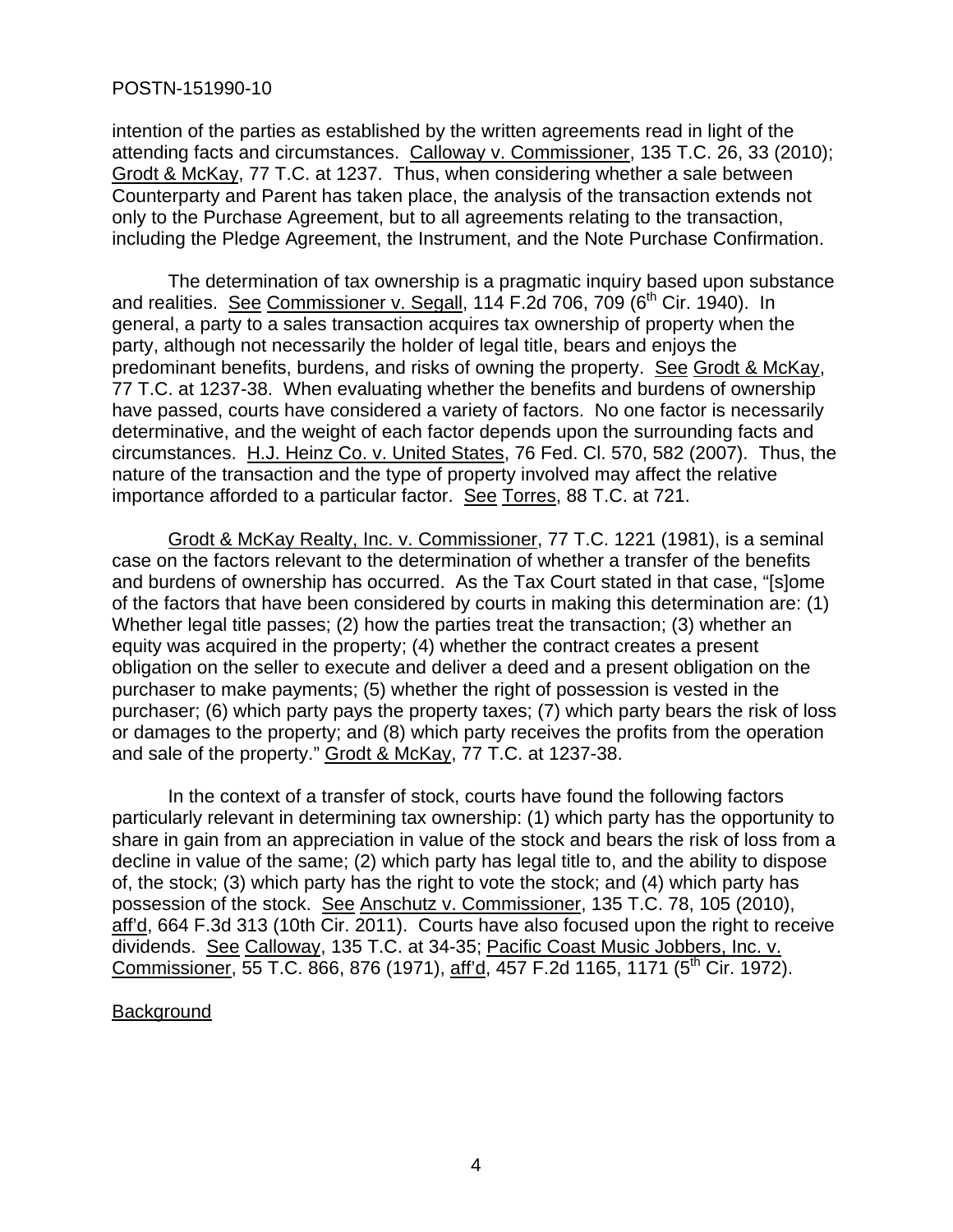# (a) Features of a Typical Exchangeable or Convertible Debt Instrument<sup>[2](#page-4-0)</sup>

 An exchangeable or convertible debt instrument essentially embodies two components: a debt component represented by an obligation to pay a sum certain at a future date; and an equity-like component represented by a right (or option) to exchange the instrument into a stated number of shares of stock. This additional equity-like feature usually is factored into the pricing of the instrument by allowing the issuer to offer a lower rate of interest on the pure debt component of the instrument. The unitary value of an exchangeable debt instrument reflects both of these components. It generally should not be lower than the more valuable of the two components and should be higher given the holder's ability to select the better of the two alternative payouts.

In the typical case, the holder's right to exchange the instrument continues to exist at or near the maturity of the instrument (and any earlier call date); that is, the term of the exchange right is exactly or nearly coextensive with the term of the instrument. In this case, the holder generally would exercise its exchange right when the value of the stock underlying the instrument plus dividend payments exceeds the value of the principal amount due at maturity (or upon call) plus interest payments. Typically, the exchange ratio is set so that the stock or other property into which the instrument is exchangeable or convertible would have to appreciate significantly over the term of the instrument for the holder to find it advantageous to exercise its right to exchange or convert.

 Typically, the issuer has the right to call (or redeem) the instrument at a set price (the call price) prior to its maturity. In general, an issuer would call an instrument if the instrument's market value were to exceed the call price at redemption; and in such a case, the holder would exercise its exchange right prior to redemption if the market value of the stock were to exceed the call price plus accrued but unpaid interest.

# (b) Parent's Exchangeable Debt Instrument

 The terms of the Instrument differ from those of a typical exchangeable or convertible debt instrument in significant respects. First, the period during which Counterparty could exercise its right to exchange the Instrument was not coextensive with the Instrument's term; the right terminated during the second year after issuance while the Instrument continued approximately another five years beyond that point. Therefore, if the exchange right went unexercised, the Instrument's unitary value would then reflect only the value of its debt-like component because the equity-like component (and the value of that component) had vanished. Moreover, the Instrument was designed so that at the end of the Exchange Period its value would be significantly less than the principal amount of the Instrument.

<span id="page-4-0"></span> 2 Exchangeable and convertible debt instruments function similarly as an economic matter. However, convertible debt is convertible only into stock of the issuer, whereas exchangeable debt may be exchanged for other types of property and may be exercisable against parties other than the issuer. Here, the Instrument is exercisable only against the issuer, Parent, and is exchangeable solely for stock of Company.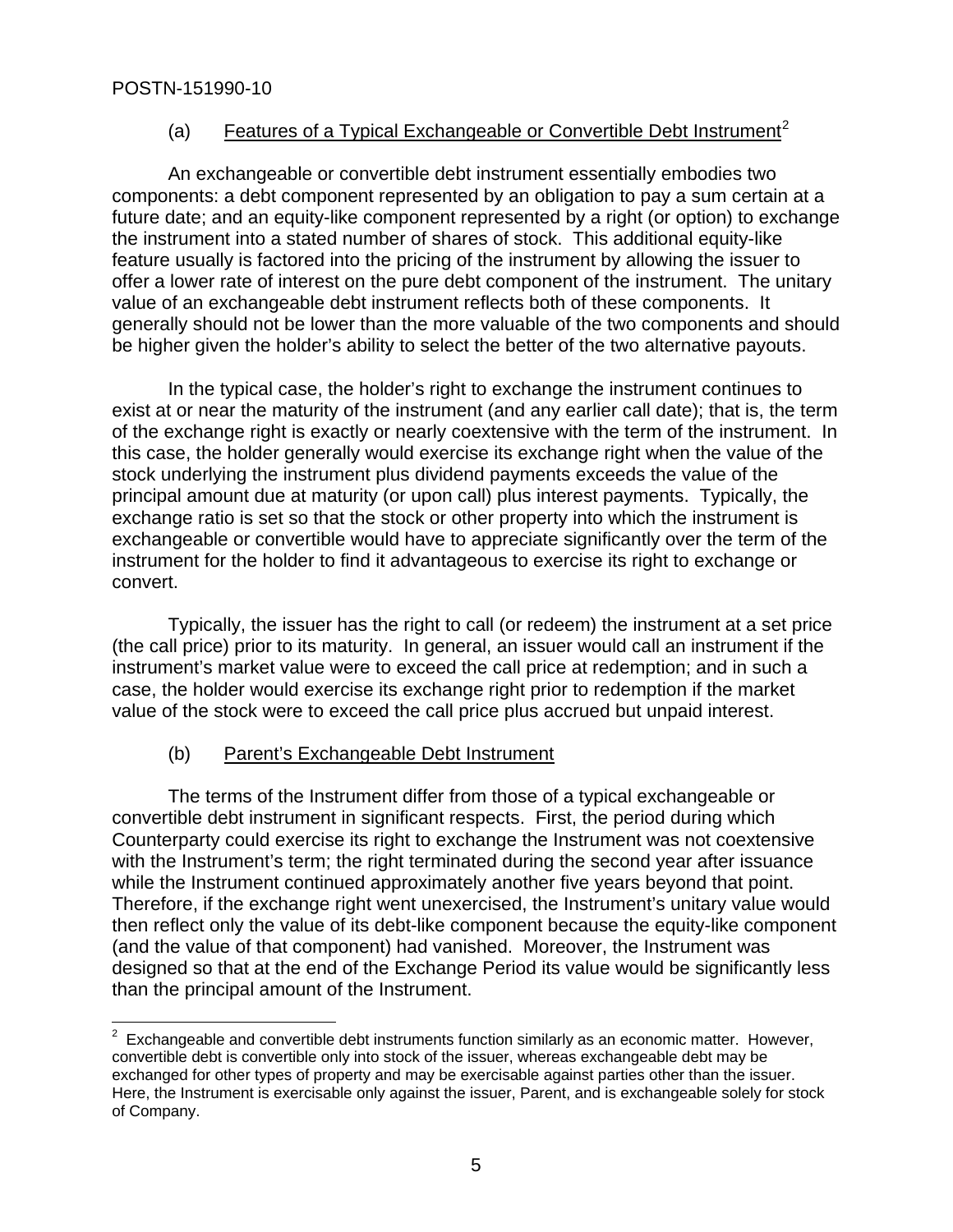Although it is typical for an exchangeable or convertible debt instrument to offer a lower effective yield than that offered on a pure debt instrument with similar terms absent the exchange or conversion feature, the Instrument's effective yield absent this feature was less than one third of the comparable yield at which Parent would have issued a fixed rate debt instrument with terms and conditions similar to those of the Instrument. The fair market value of the Instrument at issuance equaled the Instrument's principal amount because the equity-like component justified the value. However, the relatively low strike price for the exchange right made the equity-like component more valuable than a typical exchangeable or convertible debt instrument, and the relatively low effective yield of the Instrument made the debt-like component less valuable than a typical exchangeable or convertible debt instrument. The design of the Instrument reflected a built-in expectation that the Instrument would be exchanged for Company stock. If the exchange right went unexercised, Counterparty would hold a pure debt instrument that was expected to be substantially less valuable than its initial investment.

Lastly, the Instrument did not allow Parent to call (or redeem) the Instrument for cash prior to the Exchange Period. If the value of Company stock appreciated (or, as explained below, even depreciated), Counterparty would unilaterally exercise its exchange right during the Exchange Period and Parent had no ability to retain the Exchange Shares.

# Tax Ownership Analysis

 Based upon the application of the factors relevant to determining tax ownership of stock, we conclude that tax ownership of the Exchange Shares resided with Counterparty rather than Parent.

### (1) Opportunity for Gain & Risk of Loss

 Counterparty had all of the opportunity for gain from appreciation in value of the Exchange Shares and a substantial portion of the risk of loss of a decline in value of those shares because the Instrument was designed with the expectation that Counterparty would exchange the Instrument for Company stock.

 In Rev. Rul. 83-98, 1983-2 C.B. 40, corporation X's adjustable rate convertible notes (ARCNs) were considered common stock upon issuance because, among other reasons, the ARCNs were structured so that under most likely eventualities a holder of an ARCN would exercise its right to convert the instrument into X common stock. In the ruling, X had common stock outstanding that had recently traded at approximately \$20 per share, and it issued ARCNs, each of which was offered at a price of \$1000 cash or 50 shares of X common stock. The holders had the right to elect to receive either \$600 or 50 shares of X common stock at maturity.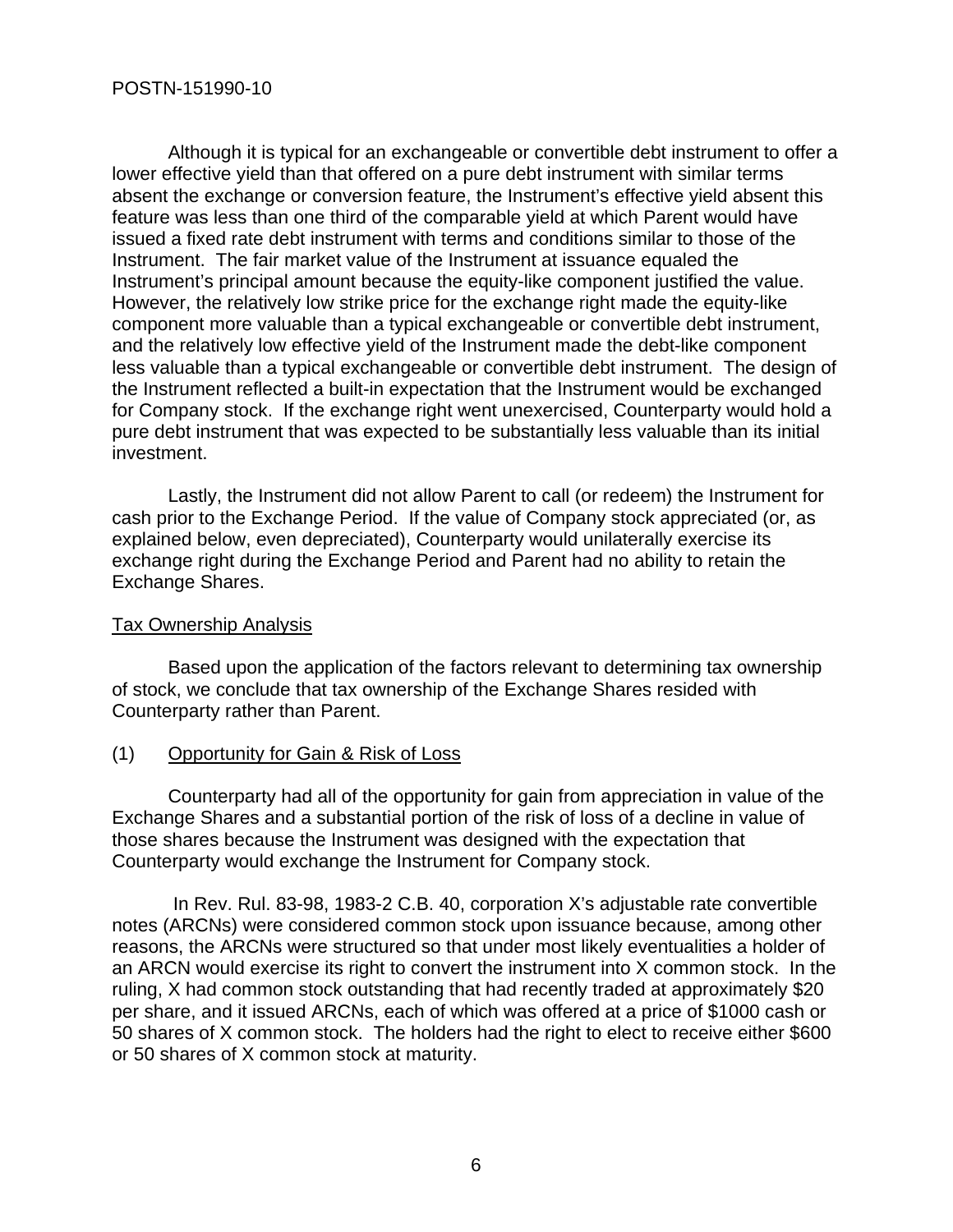$\overline{a}$ 

 At maturity, the holders would convert the ARCN into X stock if the value of the stock was more than \$600. Because the X stock was worth \$1,000 when the ARCNs were issued, redemption for cash at maturity would occur only if the value of the stock dropped by more than 40 percent. Further, as long as the 50 shares of X stock were trading at more than \$600, it would be economically disadvantageous for the holder of an ARCN to permit X to redeem it for \$600. $3$ 

 Like the ARCNs in Rev. Rul. 83-98, 1983-2 C.B. 40, Parent's Instrument was structured so that under most likely eventualities, Counterparty would exercise its exchange right during the limited Exchange Period and regain the Exchange Shares, rather than hold the Instrument to maturity. At issuance, the value of the Instrument reflected both the straight debt component and the exchange right, or equity-like, component. The relatively low strike price for the exchange right made the equity-like component of the Instrument more valuable than normal, and the relatively low effective yield of the Instrument made the debt-like component less valuable than normal. If the exchange right went unexercised, the value of the Instrument in Counterparty's hands would decline markedly because the value of the exchange right would disappear.

 As a rational economic actor, Counterparty was unlikely to forego its right to exchange the Instrument for the Exchange Shares. The fair market value of the retained Instrument (now, consisting solely of the debt component), in most likely scenarios, would be much less than the fair market value of the Exchange Shares. Counterparty was unlikely to choose to hold the Instrument to maturity because it would receive a below-market rate of return on a long-term, potentially illiquid investment. Moreover, because the Pledge Agreement terminated if Counterparty did not exercise its exchange right, Counterparty would hold the Instrument, unsecured by any collateral.

 Because of the high probability that Counterparty would exercise its exchange right, Counterparty effectively retained all of the opportunity for gain from appreciation in value and much of the risk of loss from a decline in value that was inherent in the ownership of the Exchange Shares. By way of illustration, assume that when the Instrument was issued, the Exchange Shares were valued at \$10,000,000 (Company stock was trading at \$50 per share), and the fair market value of the straight debt component of the Instrument was \$5,000,000 (equivalent to a per share value of \$25). When the window for exercise opened, if the fair market value of Company stock were to remain at \$50 per share or to appreciate to any extent, Counterparty would exercise its exchange right because the fair market value of the straight debt component would

<span id="page-6-0"></span> $3\,$  See also, Rev. Rul. 82-150, 1982-2 C.B. 110. A paid \$70,000 for an option to purchase all of the stock of corporation FX that had been capitalized with \$100,000. The option was exercisable at A's discretion at any time, and the price to be paid was \$30,000. Although, in form, A acquired an option, the ruling holds that, in substance, A was the actual owner of the FX stock. The ruling implicitly reasons that where the strike price of the option, upon issuance, is significantly less than the fair market value of the stock, there is a very high probability that the holder will exercise the option and therefore, a completed sale of the stock to the holder has occurred. A provided (or would provide) all of the funds to capitalize FX and it was A's investment that would appreciate or depreciate depending upon FX's success or failure. Because A had assumed the risks of an investor in equity, the benefits and burdens of the ownership of FX stock had passed and the sale of the FX stock to A was completed when the option was granted.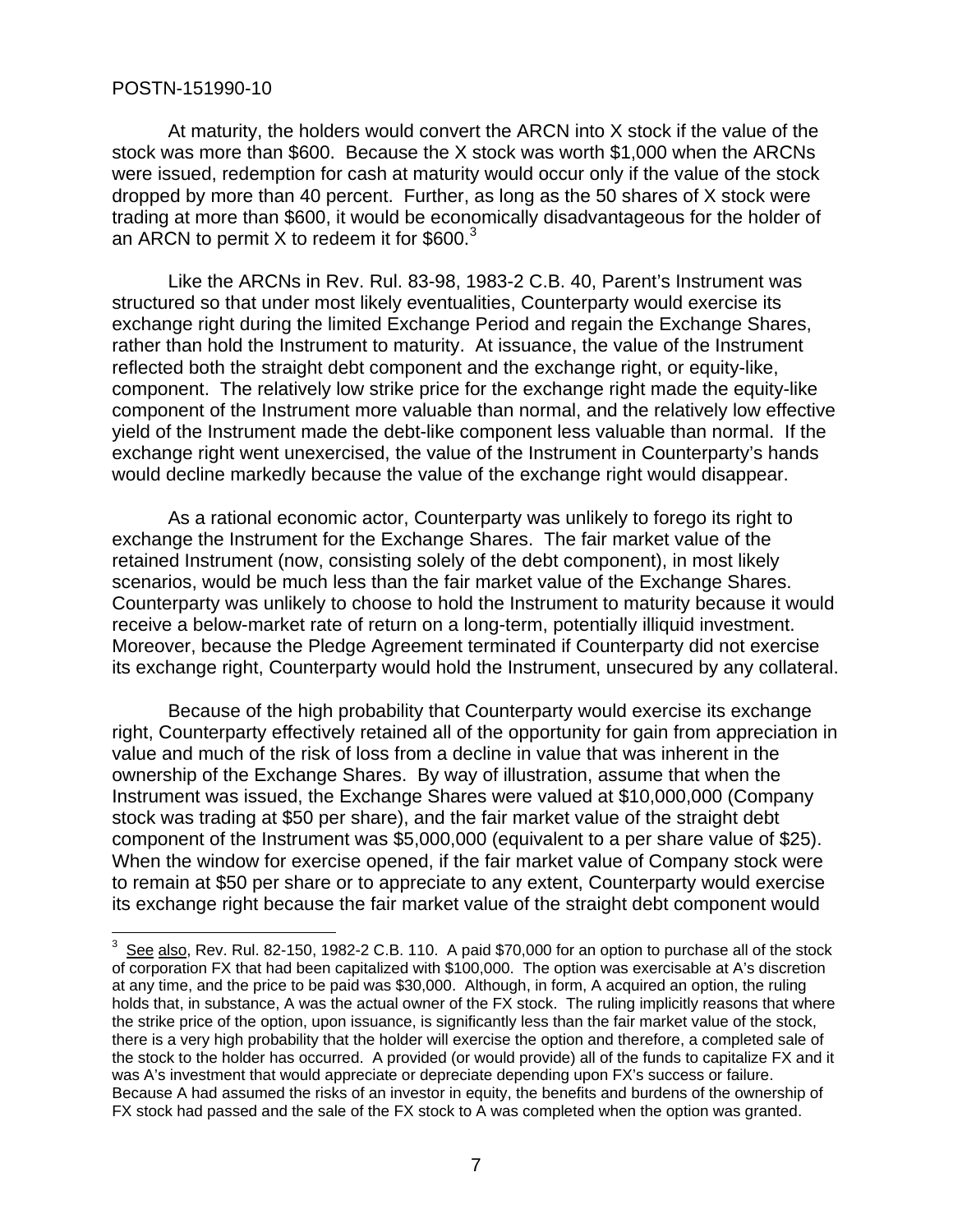be less than the fair market value of the Exchange Shares. Thus, any appreciation in the fair market value of the Company stock would inure to the benefit of Counterparty.

 Now assume that during the Exchange Period, Company stock was trading at \$40 per share, for an aggregate value of \$8,000,000, and, again, the fair market value of the straight debt component of the Instrument was \$5,000,000 (equivalent to a per share value of \$25). Although the fair market value of Company stock declined, Counterparty would still exercise its exchange right because, again, the fair market value of the Exchange Shares exceeded the fair market value of the straight debt component. Only when Company stock was valued below \$25 per share would Counterparty forego its right to exercise the exchange right. Thus, both Counterparty and Parent bore some of the risk of loss of a decline in value of the Exchange Shares, but the value of Company stock would have had to have declined precipitously, in the fairly limited period from the Acquisition Date to the Exchange Period, before any risk of loss shifted to Parent.

# (2) Legal Title to Exchange Shares & Right to Dispose

 Although courts do not regard the simple expedient of drawing up papers as controlling for purposes of determining tax ownership of property, legal title to property and the ability to dispose of it are indicative of the parties' intentions. See Anschutz, 135 T.C. at 105-06, aff'd, 664 F.3d 313 (10th Cir. 2011); Grodt & McKay, 77 T.C. at 1237; Segall, 114 F.2d at 709. On the Acquisition Date, the Exchange Shares were pledged to Counterparty as collateral and delivered to Agent, an entity related to Counterparty. Unless there was an event of default, neither Parent nor Counterparty had the right to sell the Exchange Shares outright to a third party; nor did either party have the right to otherwise encumber the shares.

 Agent held legal title to the Exchange Shares. Under the Pledge Agreement, Counterparty reserved the right to cause the Exchange Shares to be transferred into its name or the name of an assignee. In addition, until Parent's obligations under the Purchase Agreement and Instrument were satisfied, only Counterparty had the ability to reacquire legal title to the Exchange Shares by exercising its exchange right. Moreover, because the Instrument lacked typical call provisions, Parent could not retain the Exchange Shares by redeeming the Instrument for cash prior to the Exchange Period.

# (3) Right to Vote

 Parent was entitled to vote and provide consents with respect to the Exchange Shares that were held in the collateral account. Only upon an event of default under the various agreements did the voting and consent rights shift from Parent to Counterparty. The transfer of this benefit of ownership favors treatment as a completed stock purchase by Parent as of the Acquisition Date. However, the nature of the transaction belies the weight that should be afforded this factor.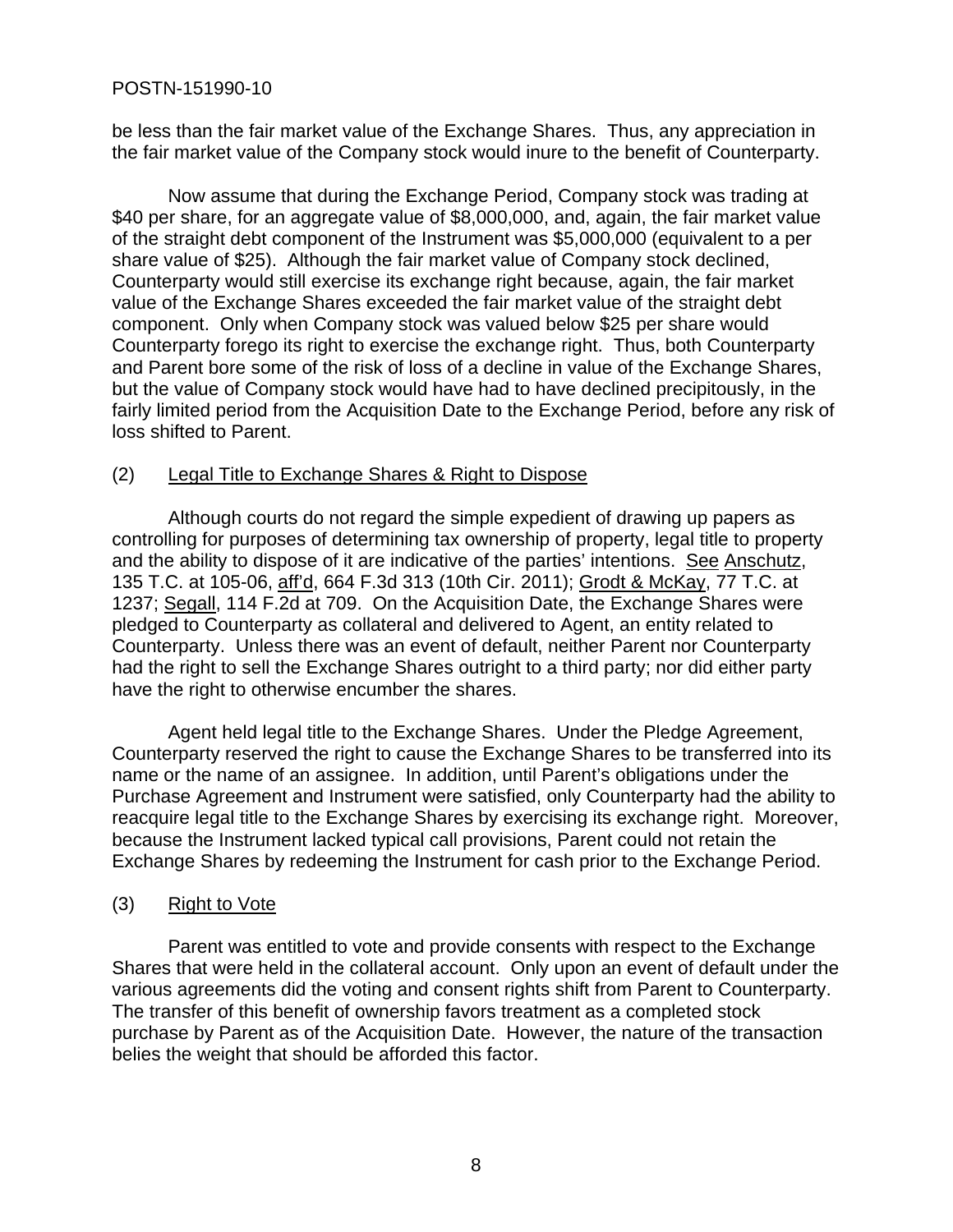Based upon its pre-existing stock ownership, Parent already held a majority of Company's outstanding common stock. Thus, Parent's ability to control and manage Company through the exercise of its voting rights was not enhanced by the transfer of the Exchange Shares.<sup>[4](#page-8-0)</sup>

# (4) Right to Possession

 On the Acquisition Date, the Exchange Shares were pledged to Counterparty as collateral for the Instrument and delivered to Agent, an entity related to Counterparty. Counterparty retained the ability to reacquire the Exchange Shares from Agent upon its exercise of the exchange right, or upon Parent's default under the Pledge Agreement. Thus, Counterparty never relinquished its right to possession of the Exchange Shares.

# (5) Right to Dividends

 The Pledge Agreement provided that Parent was entitled to receive all cash dividends paid on the Exchange Shares held in the collateral account. In addition, all non-cash dividends, although received and retained by Counterparty as collateral for the Instrument, were to be held for the benefit of Parent. Further, upon the termination of the Pledge Agreement, Parent had the right to receive any remaining collateral.

 Based upon the Pledge Agreement alone, it appears that all of the dividend rights with respect to the Exchange Shares actually were transferred to Parent. However, Parent's right to receive *all dividends* on the Exchange Shares was effectively limited in terms of both the absolute amount of the dividend and the type of property that may be received. As noted above, under the Purchase Agreement, Counterparty could exchange the Instrument for the Exchange Shares prior to the Exchange Period if either: (i) Company declared a dividend payable in other than cash or stock; or (ii) Company declared a quarterly cash dividend that, together with all other special dividends for any quarter in which the dividend is paid, exceeded a certain amount per share. If either event occurred, Counterparty effectively had the right to the dividends payable on the Exchange Shares because it was in its economic interest to exercise the exchange right and reclaim the shares.

 Parent may argue that there was no realistic possibility that either of these events would occur because, through its pre-existing stock ownership, it already controlled whether Company would pay dividends and the amount and type of any such dividends. This, however, merely reinforces the conclusion that Parent's right to dividends with respect to the Exchange Shares was limited by the terms of the Agreements, and therefore, it was not entitled to receive *all* rights to dividends with respect to the Exchange Shares.

<span id="page-8-0"></span>**EXECUTE:**<br>A Note that this discussion goes only to the weight to be given this factor for purposes of the benefits and burdens analysis and does not alter the Service's position regarding the voting requirement of section 1504(a)(2)(A). See, e.g., Rev. Rul. 69-126, 1969-1 C.B. 218 (stock owned must possess at least 80% of the voting power of all classes of stock).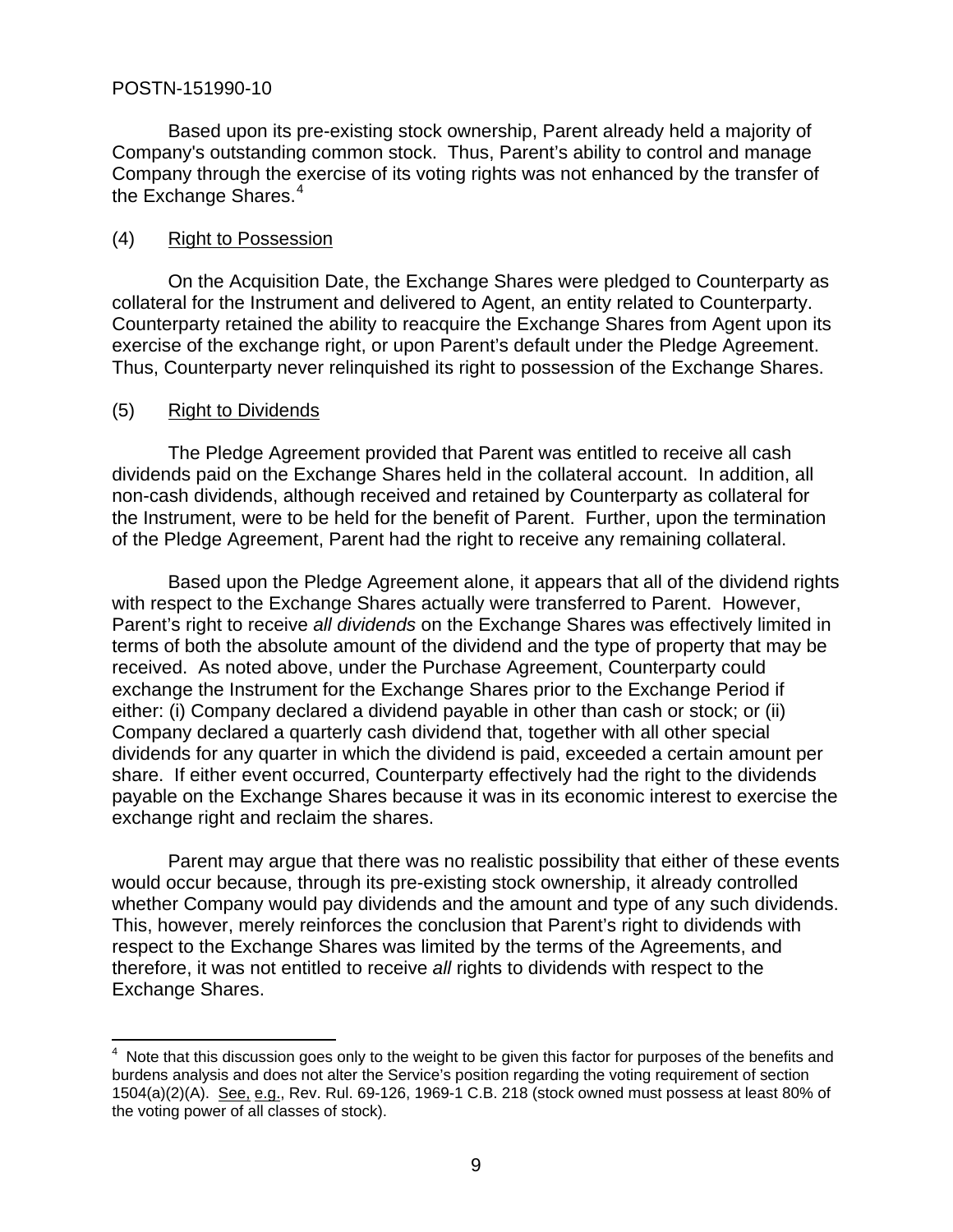# SUMMARY

 Company did not become a member of Parent's affiliated group and may not join in the Parent group's consolidated return. Counterparty retained all of the opportunity to share in gain from an appreciation in value of the shares, and it bore a substantial part of the risk of loss from a decline in value. It is clear that Parent acquired neither possession of, nor legal title to, the Exchange Shares; nor did Parent acquire the ability to dispose of them. In addition, although Parent held both the right to certain dividends with respect to the Exchange Shares and the right to vote the Exchange Shares, Parent's rights were not absolute. We find that based upon the analysis of the relevant factors outlined above, the benefits and burdens of stock ownership did not pass to Parent, and Parent was not the tax owner of the Company stock.

# OTHER CONSIDERATIONS

 Some variations on the structure outlined above may include additional features that would further support a determination that the benefits and burdens of stock ownership did not pass.

 For example, if Counterparty did not own a sufficient number of shares of Company stock to increase Parent's pre-existing stock ownership to the level necessary for affiliation under section 1504, Counterparty may have borrowed some or all of the Company stock used in the transaction. If Company stock is thinly traded,  $5$ Counterparty's ability to go into the market to buy Company shares would be constrained; any large market purchases would substantially increase the price of the stock making the exchange prohibitively expensive. In these cases, the likelihood that Counterparty would not exercise its right to exchange the Instrument for the original Company stock in order to satisfy its external obligation to return the borrowed stock is particularly remote.

 In some cases, Parent and Counterparty may have entered into cost reimbursement and/or hedging agreements to ensure that Counterparty bore little or no cost with respect to the purported sales transaction. For example, the agreements may provide that Counterparty may accelerate its right to exchange the Instrument for the Exchange Shares if it is not reimbursed for certain costs. Alternatively, acceleration of the exchange right may occur if Counterparty is unable to hedge the price and market risk with respect to the Shares. Such acceleration provisions have the effect of allowing Counterparty to unilaterally reclaim the Exchange Shares based upon its economic interest.

 In addition, the agreements may restrict Counterparty's ability to sell or dispose of the Instrument by requiring Parent's consent to the disposition, or by giving Parent

<span id="page-9-0"></span> $\overline{a}$ <sup>5</sup> In these cases, Parent's pre-existing ownership interest in Company is likely to be substantial in order to maintain control over Company's activities; therefore, the availability of shares for purchase, whether on an exchange or held privately, would be limited.